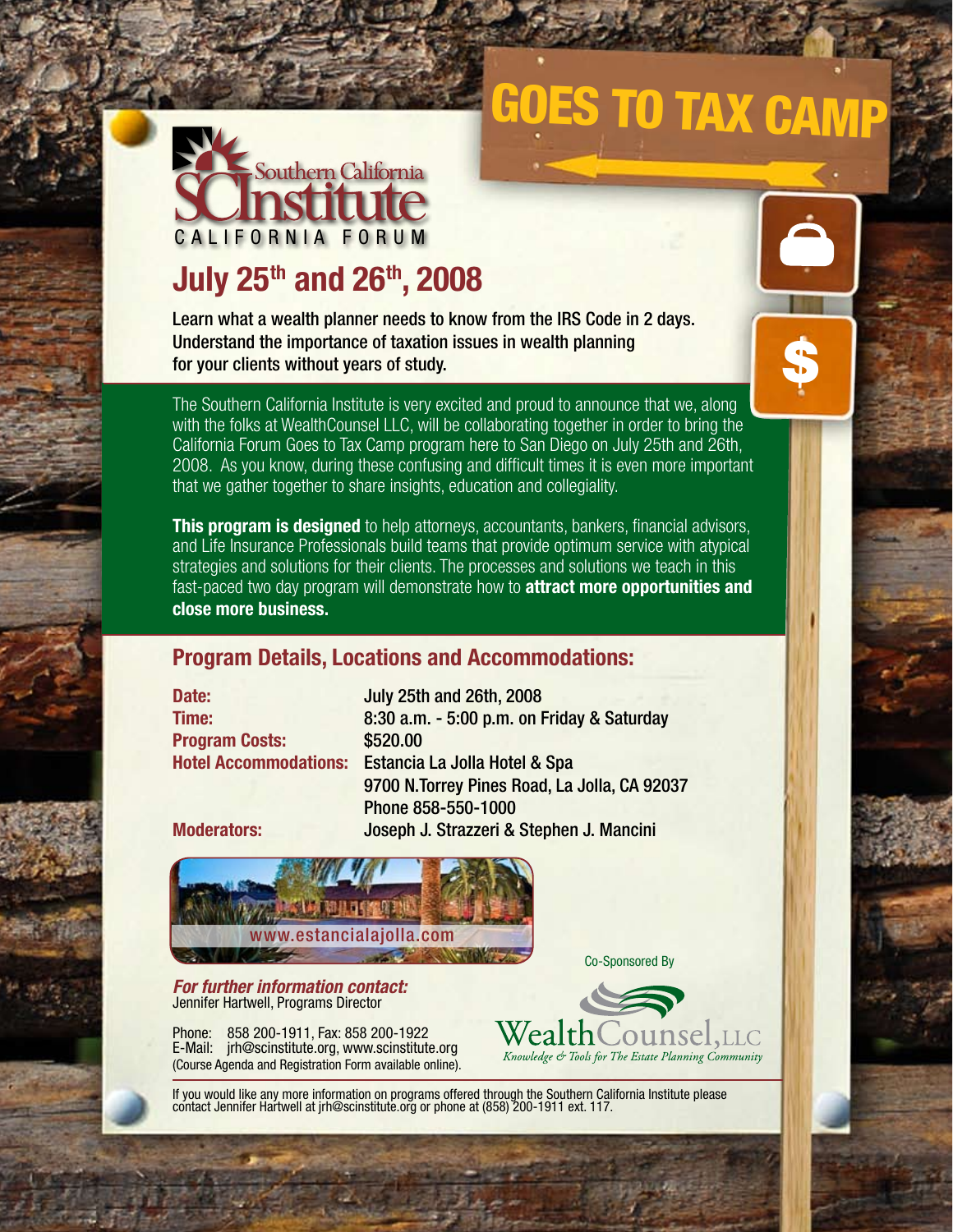### TAX CAMP COURSE SCHEDULE

Presented by Peter J. Parenti, Esq. and Carl R. Waldman, Esq., WealthCounsel, LLC Principals

### DAY ONE **Friday, July 25th INCOME TAX CAMP**

#### 8:30 - 10:00 Overview – What every estate planner needs to know about the income tax

provisions of the Code. **Structure of the Title 26 USC** – The Internal Revenue Code - Table of Contents; US Constitution Tax Provisions and the Sunset Law **Subtitle A.** Income Taxes, **Chapter 1,** Normal Taxes and Surtaxes **Subchapter A.** Determination of Tax Liability, **Subchapter B.** Computation of Taxable Income,

#### What about those C corps and the role they play when planning for your business

clients? **Subchapter C.** Corporate Distributions and Adjustments

A basic look at Retirement plan rules. **Subchapter D.** Deferred Compensation, Etc.

#### 10:00 - 10:30 Break

#### 10:30 - Noon Private verses public foundations **Subchapter E.** Accounting Periods and Methods of Accounting

Subchapter F. Exempt Organizations

What are accumulated earnings taxes and the tax on Personal Holding Companies? **Subchapter G.** Corporations Used to Avoid Income Tax on **Shareholders** 

Do you know how they are income taxed? **Subchapter J. Estates, Trusts, Beneficiaries, and Decedents** 

What is and isn't IRD. How is it taxed and when is it tax free? **Part I.** Estates, Trusts, and Beneficiaries **Part II.** Income in Respect of Decedents

#### Noon - 1:30 Lunch

- 1:30 3:00 Subchapter K. Partners and Partnerships The Income Tax Rules you need to know before you can set-up and transfer assets to FLP's.
- 3:00 3:30 Break
- **3:30 5:00** Using, getting into and out of S Corps, and when are they good and when are they bad. **Subchapter O.** Gain or Loss on Disposition of Property -An overview of the capital gain and loss rules and the rules for determining the tax basis of assets. **Part I.** Determination of Amount of and Recognition of Gain or Loss **Part II.** Basis Rules of General Application, **Part III.** Common Nontaxable Exchanges, Subchapter P. Capital Gains and Losses, **Subchapter S.** Tax Treatment of S Corporations and Their Shareholders

#### DAY TWO

#### **Saturday, July 26, 2008 ESTATE, GIFT AND PROCEDURE TAX CAMP**

8:30 - 10:00 Subtitle B. Estate and Gift Taxes The Cost of Dying Index! **Chapter 11**. Estate Tax,

Is it better to receive than give? **Chapter 12**. Gift Tax

#### 10:00 - 10:30 Break

#### 10:30 - Noon Subtitle B. Estate and Gift Taxes

#### Living with them and living without them. **Chapter 13.** Tax on Generation-Skipping Transfers **Chapter 14**.

Special Valuation Rules (Why some of the old tools are worthless to use because they are too valuable and how some of the new ones can be more valuable because they are worth less!)

#### Noon - 1:30 Lunch

1:30 - 3:00 How pigs get fed and hogs get slaughtered. **Subtitle D.** Miscellaneous Excise Taxes **Chapter 41.** Public Charities, **Chapter 42.** Private Foundations; & Certain Other Tax-Exempt Organizations, **Subtitle F.** Procedure and Administration, **Chapter 61** Information and Returns, **Chapter 62** Time and Place for Paying Tax

#### 3:00 - 3:30 Break

3:30 - 5:00 **Subtitle F.** Procedure and Administration **Chapter 63.** Assessment,

**Chapter 64.** Collection, **Chapter 66.** Limitations, **Chapter 67.** Interest, **Chapter 68.** Additions to the Tax, Additional Amounts, and Assessable Penalties, **Chapter 70.** Jeopardy, Receivership, Etc. **Chapter 71.**  Transferees and Fiduciaries, **Chapter 75.** Crimes, Other Offenses, and Forfeitures, **Chapter 76.** Judicial Proceedings, **Chapter 77.**  Miscellaneous Provisions , **Chapter 79.** Definitions, **Chapter 80.**  General Rules

#### 5:00 p.m. Adjourned

(Now you'll be able to thump the Code with the best of the Code Thumpers.)